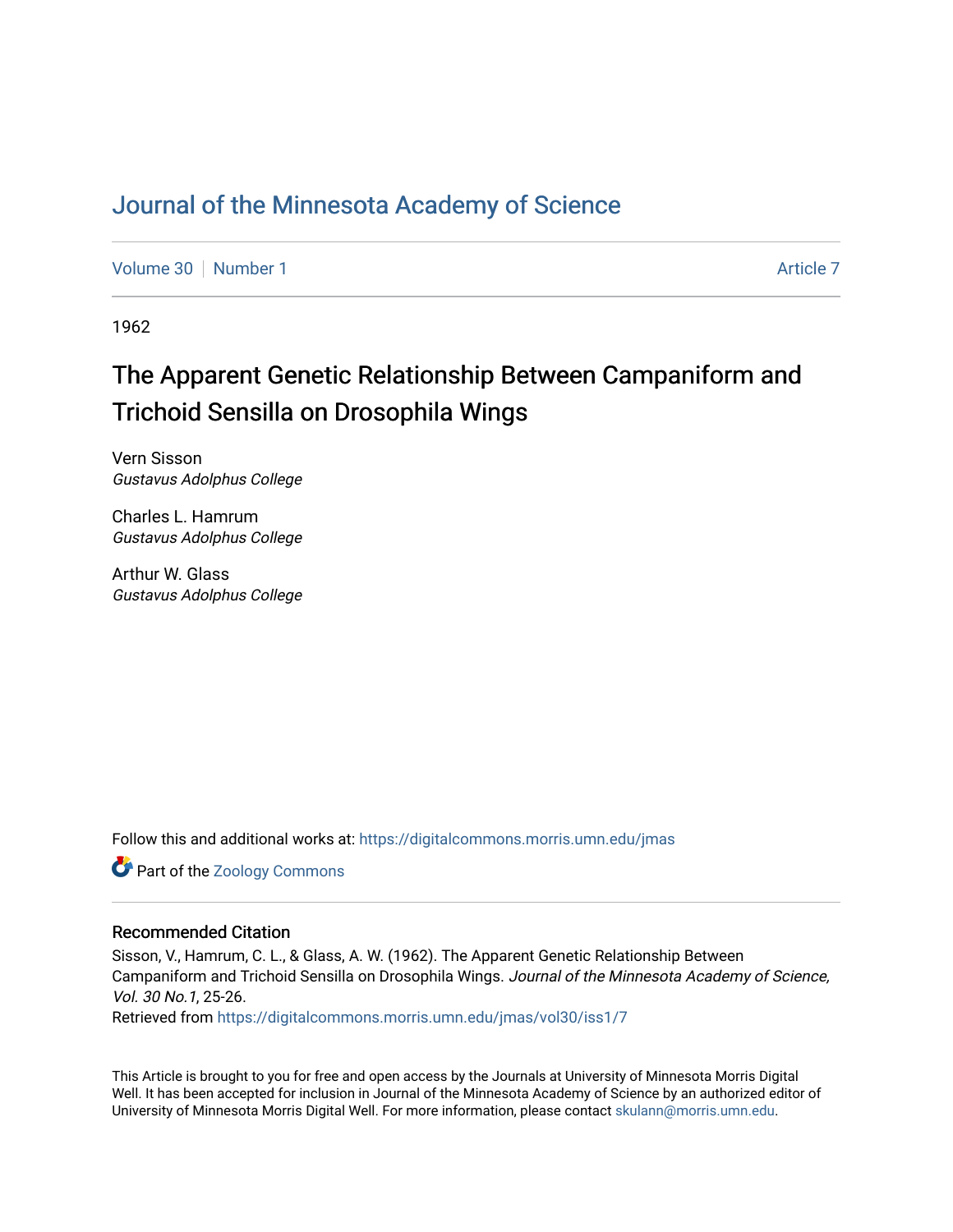*the Great Lakes Region.* Bloomfield Hills, Michigan, Cranbrook Institute of Science.

- LAGLER, KARL F. and HARRY VAN METER, (October, 1951), Abundance and Growth of Gizzard Shad, *Dorosoma cepedianum* (Lesueur), in a Small Illinois Lake, *The Journal of Wildlife Management,* XV:357- 60.
- LEWONTIN, RICHARD C., ANNE RosE, and GEORGE G. SIMPSON. 1960. *Quantitative Zoology.* New York, Harcourt and Brace.
- MAYHEW, JAMES. (January, February, March, 1958), Notes on the Observations of the Reproductive Habits

of the Gizzard Shad in Two Iowa Lakes, *Iowa Quarterly Biology Reports,* XIII: 157-76.

- STROUD, RICHARD H. (April, 1949), Growth of Norris Reservoir Walleye During the First Twelve Years of Impoundment, *The Journal of Wildlife Management,*  XIII: 157-76.
- SWINGLE, H. S. (1946), Experiments with Combinations of Largemouth Black Bass, Bluefills, and Minnows in Ponds, *Transactions of the American Fisheries Society,*  LXXIV: 46-62.
- TRAUTMAN, MILTON B. 1956. *The Fishes of Ohio.* New York: Macmillan Co.

### **ZOOLOGY**

## *The Apparent Genetic Relationship Between Campaniform and T richoid Sensilla on Drosophila Wings.* <sup>1</sup>

VERN SISSON, CHARLES L. HAMRUM, and ARTHUR W. GLASS *Gustavus Adolphus College, St. Peter, Minnesota* 

During campaniform sensilla experiments in 1960-61, the authors encountered a wing bristle abnormality in the  $F<sub>2</sub>$  and  $F<sub>3</sub>$  individuals from white eye x curved wing crosses. These structures either appeared as normal trichoid sensilla in a location normally occupied by campaniform sensilla, or as intermediate structures between the trichoid and campaniform sensilla. Also, additional trichoid sensilla were added on veins not previously occupied by either campaniform or trichoid sensilla. Lees ( 1941) also described such intermediate structures on the veins of the "hairy" wing mutant of *D. melanogaster.*  Lees found the "hairy" wing mutant to have almost twice the normal number of campaniform sensilla. These findings prompted Lees to suggest that the trichoid and campaniform sensilla are homologous structures.

The derivation of the various types of insect sensilla from a single basic type has been previously suggested. Snodgrass (1935) hinted that campaniform sensilla may have lost the bristle with the sockets alone remaining. Waddington (1956), and Lees and Waddington (1942) stated that the basic trichogen cell position was altered in relation to the tormogen cell position by the various genetic effects to produce the bristle mutations. The authors' (1961) investigations support Lees' idea on the homology of the campaniform organs. Continued work in this area has been even more indicative of this homology.

METHODS: The authors developed a procedure which makes it possible to observe the distribution of wing sensilla without sacrificing prospective parents. This was done by isolating Drosophila pupae and allowing them

<sup>1</sup> Supported by National Science Foundation Undergraduate Research Participation Grant.

*Proceedings, Volume Thirty, No. One, 1962* 

to emerge. As soon as the wings had opened, the left wing was cut off just beyond the axillary sclerites. The tool used for cutting was a razor blade chip mounted in a handle. A fine tweezers was used to hold the wing during the amputation. The wing was then boiled one minute in 95% alcohol, cleared in xylene, and mounted in Piccolyte on a slide, using a coverslip over it.

RESULTS: The curved wing mutant was used for the original parental stock. The experiment originally called for selective matings to produce a high-number campaniform line and a corresponding low line. In both high and low lines, extra campaniform sensilla were observed on the  $R_1$  wing area. However, the high-line displayed a trichoid sensilla quite consistently on  $R_1$ , while the lowline displayed it approximately one half of the time. None of the high or low line parents used in these crosses showed these structures; however, a few other curved wing flies from the parental stock had a small number of trichia. The trichoid-displaying flies were then inbred. Once again, as had been encountered in previous years, the trichoid sensilla and intermediate structures were found occupying locations where campaniform organs previously were found. In the absence of a trichoid sensillum, a campaniform organ would again be found at that location. The trichoid sensilla were found to occupy quite predictable positions. In this line, as had been the case in the past, trichoid sensilla did not appear until additional campaniform organs were added, particularly on the  $R_1$  wing area.

Figure 1 shows a comparison of the wing of a "trichoid" fly with the wing of a normal wild type fly. Attention should be directed to those areas which are denoted as being predictable sites for trichoid sensilla.